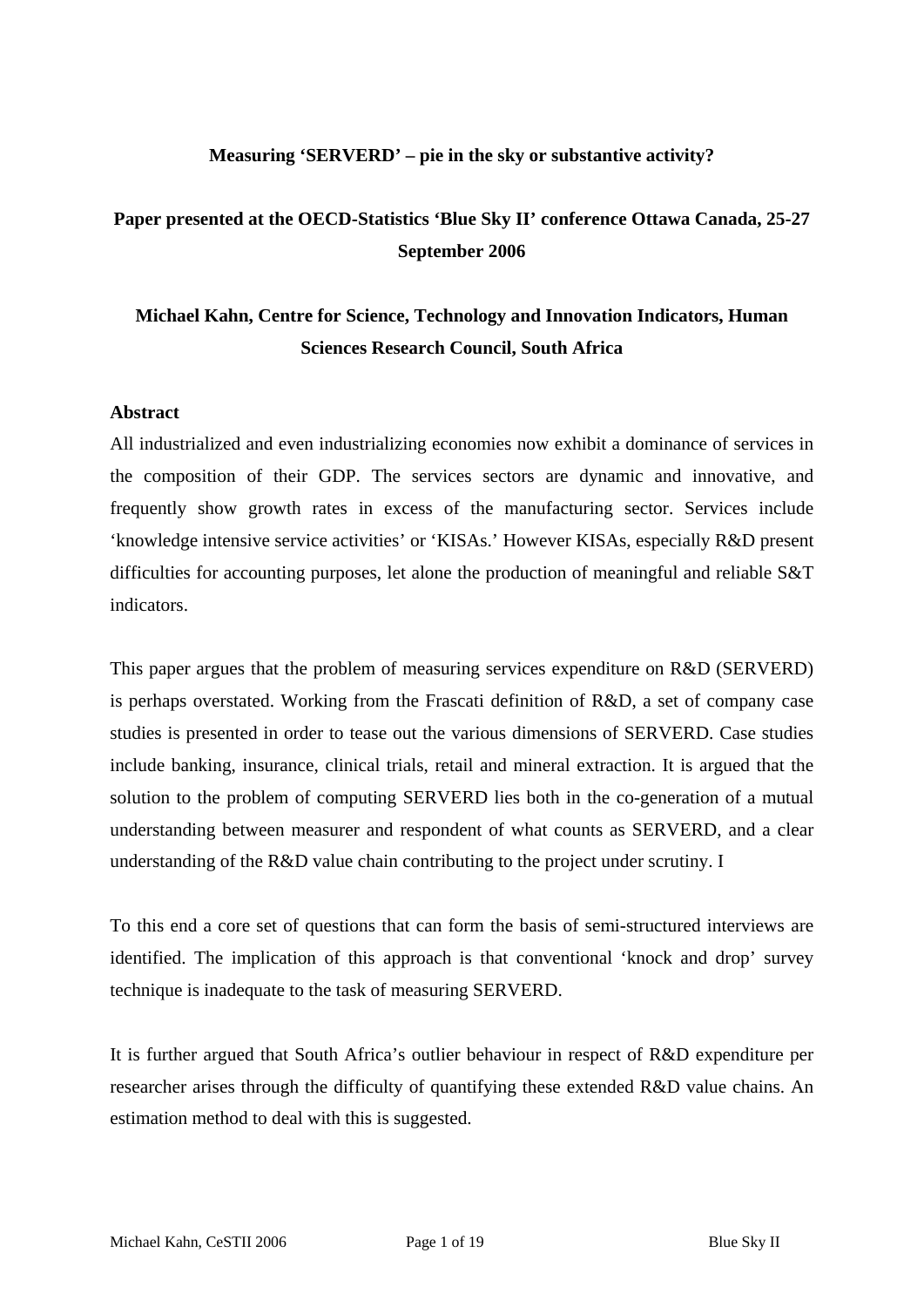As an effective mechanism for compiling SERVERD it is suggested that survey agencies identify one or two exemplar firms per sub-sector; understand the firm(s); benchmark the scale of firm SERVERD in relation to company revenue (turnover, new premiums written, interest income) and use this ratio to impute comparable SERVERD for other similar firms. SERVERD is thus measurable directly or by careful imputation and estimation. We conclude with remarks on new indictors that emerging innovation pressure will demand of surveys.

===================================================================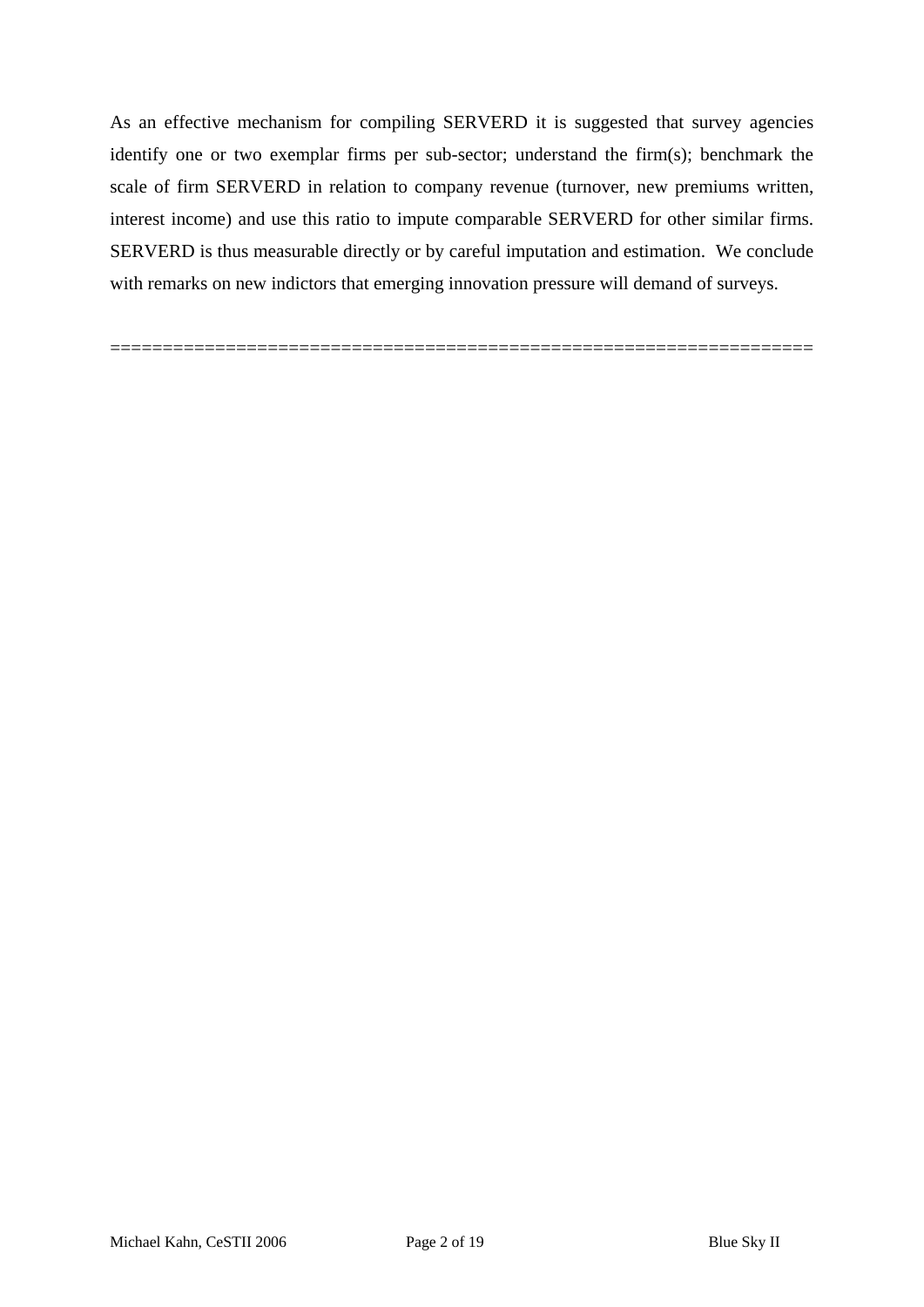#### **1. Introduction**

South Africa is a unique lower middle-income economy with its late (1870) industrial revolution spurred first by diamonds and then gold. The Randlords' problems of extracting ores and labour on one hand led to the purchase of whatever technology was available on world markets and on the other to the development of *apartheid*. The country with its 0.59 Gini coefficient (UNDP, 2003) comprises co-dependent first and second economies as visualized in Petra Rohr-Rouendaal's linocut (Figure 1).

Figure 1: 'South Africans' Petra-Rohr-Ruoendaal linocut, 1975



Apartheid was predicated on human resource underdevelopment. Resource-poor India, according to Friedman (2005: 104) 'mined the brains of its own people.' Resource endowed South Africa mined the labour of its people. Internal response was the liberation movement, regional conflict and international sanctions. The state reaction of 'total strategy' achieved secrecy and self-sufficiency among others culminated in weapons of mass destruction and pay TV. Financial services grew expertise in sanctions busting and tax evasion so much so that this was the only sector that grew in the 1980s (Fedderke e.a, 2000). Dis-investment by computer and software companies encouraged local software and systems development - 'build or buy' became build or die.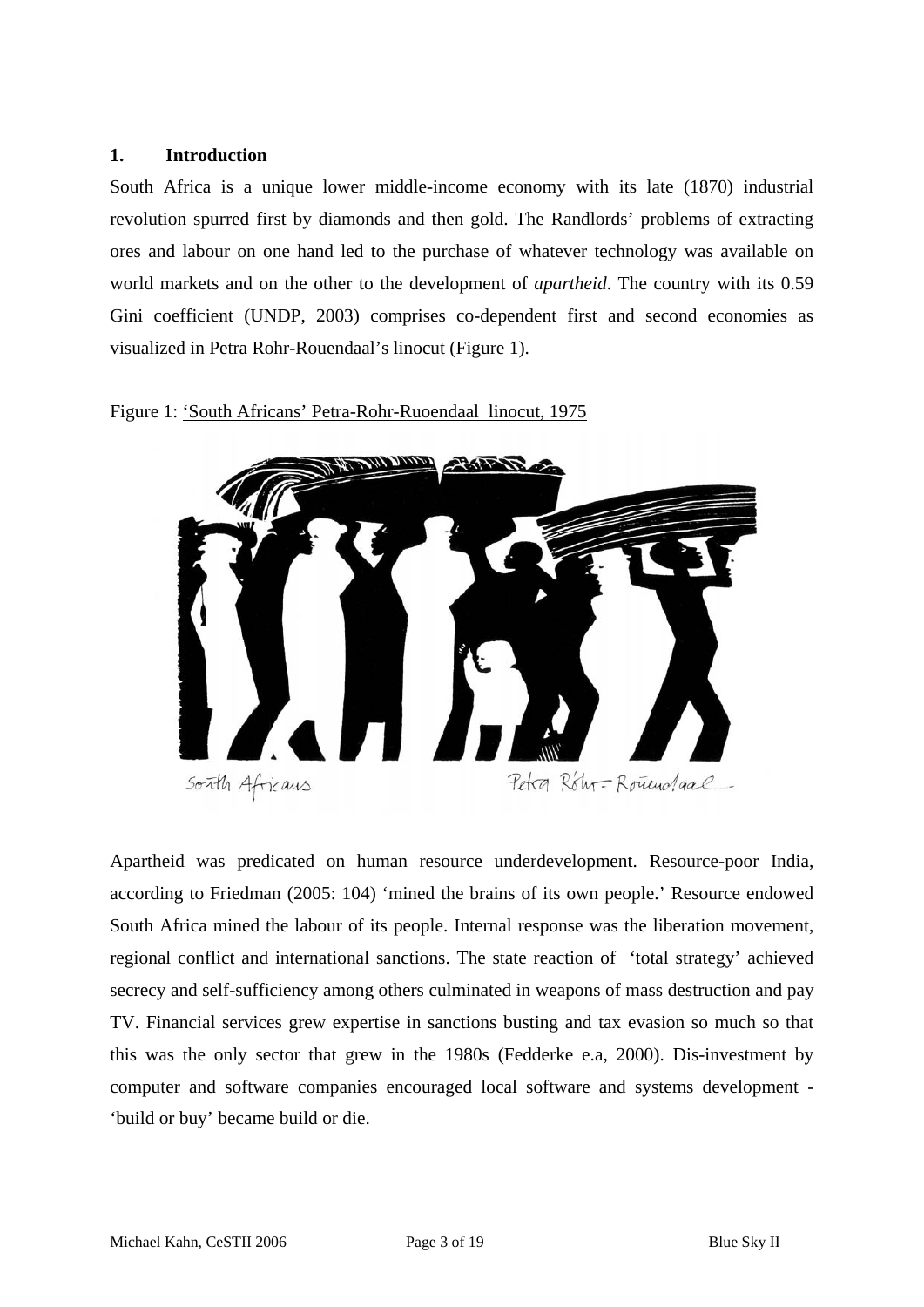The first economy of the young democracy is relatively open with exports equivalent to 28% of GDP (Statistics SA, 2005) and trans-nationals that operate on the African continent and globally. They are subjects and objects of mergers and acquisitions *vide* Old Mutual's purchase of Skandia Insurance and the Barclays Bank takeover of ABSA. In many respects the first economy resembles that of the lower income and low R&D intensity member states of the European Union.

While its resource companies have a long history of global activity, the services sector is a relative newcomer and is expanding aggressively. Three South African retailers are now in the world top 250 (NRFE, 2005). This reflects the fact that services now comprise 69% of GDP (Statistics SA, 2005).

Alongside the formal sector is the second economy conservatively estimated at 2,1% of GDP (BMR, 2006) a figure that is low compared with Mexico's 20% (World Bank, 2005a). This second economy also exhibits a large services component that covers health care, transport, finance and leisure.

Globalization and the redress of past inequities are now the innovation pressures facing the economy. Federal Reserve chairman Bernanke (2206: 7) concedes that globalization itself is a driver of both economic development and inequality so that the ' …challenge for policymakers is to ensure that the benefits of global economic integration are sufficiently widely shared .... (and) a consensus for welfare enhancing change can be obtained.'

#### **2. Learning to count all over again**

During the 1990s the complexity of the post apartheid transition led to a loss of S&T survey expertise. Accordingly we had to build a representative survey team, re-learn how to produce the data and indicators and win the confidence of new players in the system. One area that presented particular difficulty to the R&D Survey was that of the services sector that had never been adequately surveyed.

This paper outlines approaches to dealing with the measurement of R&D expenditure in the service sector (SERVERD). In so doing we offer suggestions that may be of value to those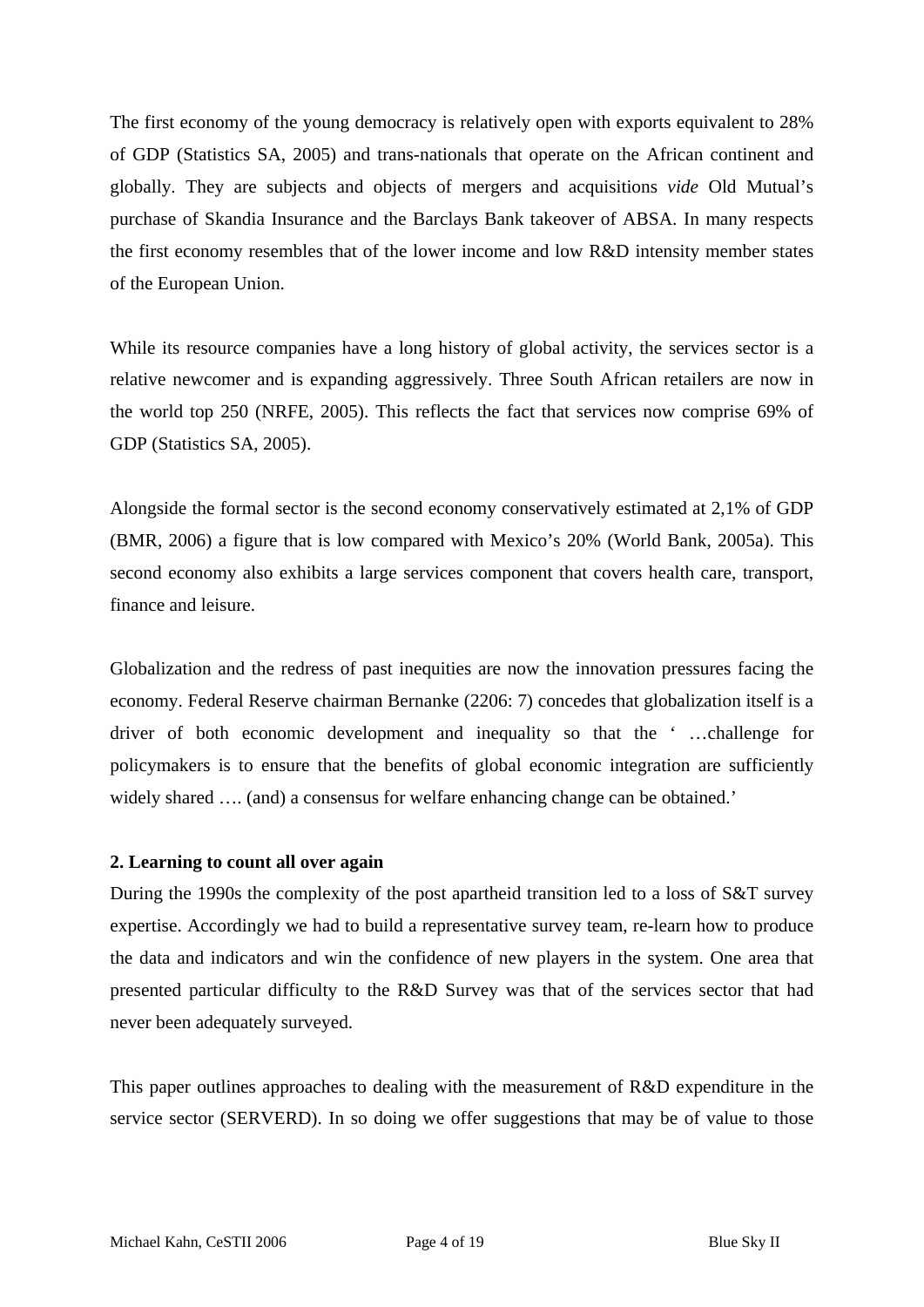involved in measuring knowledge intensive service activities (KISAs) in other countries with a longer stable history of conducting such measurement.

We commence by describing present R&D measurement processes highlighting the difficulties presented in emerging economies where registries of business and R&D performers may be incomplete or even non-existent. We then move on to a set of case studies that highlight some of the varying aspects of measuring R&D in this environment. These provide imputation norms that may be applied where direct observation is impossible. We focus on the difficulty of determining the extent of extended R&D value chains and offer a means of estimating the head counts in these. This is especially needed in the South African case since the country data reveal extreme outlier status for the value of R&D expenditure per researcher, which suggests a serious under count. We conclude with some conjectures regarding new innovation pressures and their implication for S&T indicators.

#### **2. Measuring R&D: the work of the Honey Badger**

The Centre for Science, Technology and Innovation Indicators (CeSTII) has carried out the National R&D Survey according to Frascati Manual guidelines since 2002. Given the loss of survey capability through the late 1990s (Blankley and Kahn, 2005) CeSTII had to construct both methodologies and registers anew. Awareness of the R&D Survey among potential respondents was very low, and there was no official requirement to capture R&D expenditure to company accounts. Although a limited form of R&D tax incentive was in place (Kaplan, 2000) by 2002 the incentive was poorly utilized and no useful register of claimants was available. To the present there is still no official register of business sector R&D performers. This information nexus is typical of developing countries.

The R&D Surveys conducts a census of higher education and government research institutes, and purposive surveys of firms and the not-for-profit sector. The 2001/02 Survey received detailed responses for 137 firms in mining, natural resources and manufacturing. The 2003/04 Survey extended the coverage to 366 firms, with some penetration of the services sector. The 2004/05 R&D Survey covered 511 firms with the bulk of business expenditure on R&D (BERD) performed by what we call 'elephants.' We were pleased to find that the increase in coverage was accompanied by almost no change in the Gini coefficient for R&D expenditure.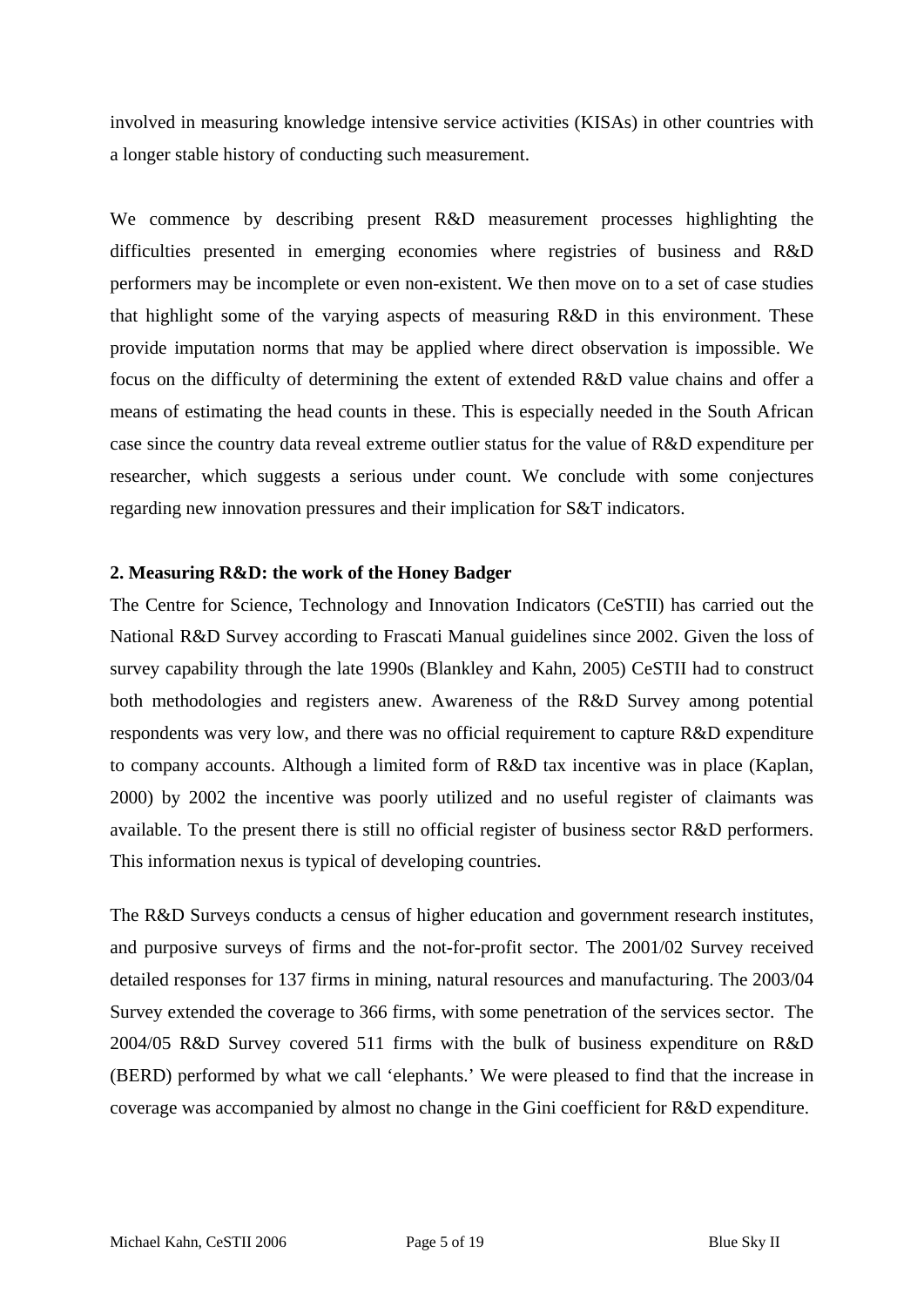SERVERD accounted for 27% of BERD (CeSTII, 2006a) that may be compared with Australia at 41% and Canada at 38% (OECDa, 2006: Table 44a).

In parallel with the increased coverage of firms the measurement of the other sectors has improved and the 2003/04 and 20004/05 surveys reveal unchanged proportional expenditure across higher education, government and business. To achieve this we expended considerable effort to ensure that the university returns exhibit consistency in the labour to current expenditure ratio. Incomplete or poorly articulated university information systems as well as differing approaches to full cost accounting explain the divergence. Generating consistent primary data is necessary since we cannot rely on secondary sources as do statistics offices in some other countries.

Although from 2005 the R&D Survey is a component of Officials Statistics one must still persuade rather than coerce respondents. The absence of a reliable national business register let alone a register of R&D performers requires constant business intelligence gathering. This evokes the image of hunting for the 'big five' in the African savannah. So we took the African Honey Badger (*iMellivora Capensis*) with its symbiotic Honeybird as our mascot.

The 2005/06 R&D Survey will be performed immediately prior to the inception of a new R&D tax incentive that allows deduction of pre-tax R&D expenditure at the rate of 150%. This sweetener to business may induce enhanced participation in the survey and hopefully improve the register of business sector R&D performers.

#### **3. Hunting for elephants on the savannah**

The knowledge economy trend toward services, coupled with extended R&D value chains, and the changing definition of R&D increases the risk of under and double counting. The Frascati Manual notes that '(services) R&D is not always organised as formally as in manufacturing companies (i.e. with a dedicated R&D department, researchers or research engineers identified as such in the establishment's personnel list, etc.). The concept of R&D in services is still less specific and sometimes goes unrecognised by the enterprises involved.' (OECD, 2003: 48). This is a problem in both advanced and emerging economies.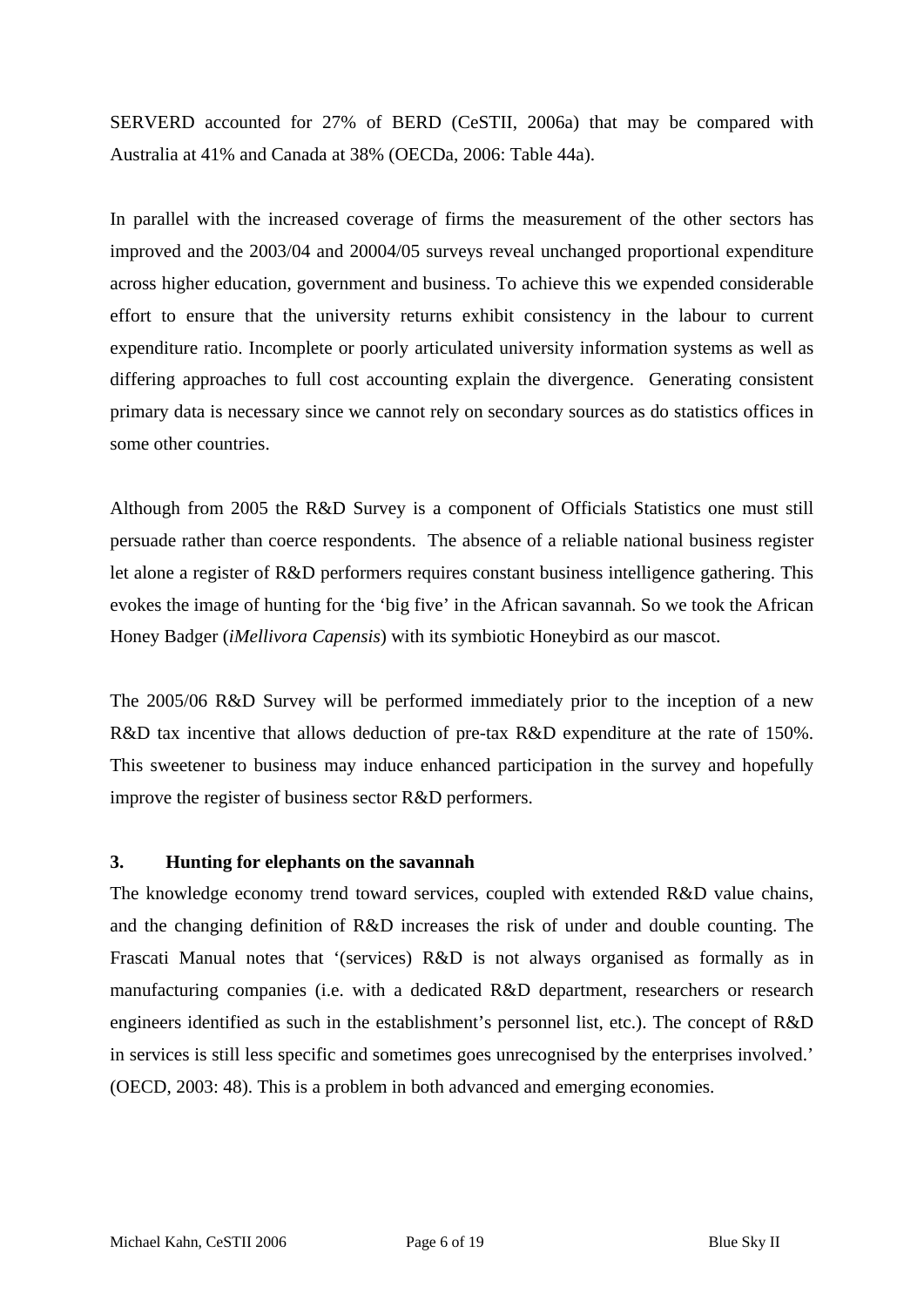Where identification of R&D is difficult, and the value of its quantification to companies is perceived to be low, we have learnt that responses are highly personal and require the building of a relationship of trust with respondents. This is modulated by culture and power relationships that may prevent a team member being able to bring in a particular respondent. Our survey process is thus labour intensive and involves ongoing learning for both the team and the respondents. A 'knock and drop' postal or e-mail survey would result in failure.

An example from the minerals sector serves to illustrate the importance of strong personal interaction. A junior level team member approached a previous respondent, and was met with a 'NIL' response. This was highly improbable given media statements attesting to buoyant company investment. So a senior team member had to make the follow-up that revealed a major investigation into the use of mineral tailings and expenditure on the construction of a USD 10 millions pilot plant. Although the company R&D payroll involved only ten staff the associated R&D value chain included contractors, knowledge intensive business services (KIBS) provided by consulting engineers and technical services from metallurgical and testing laboratories.

The headcount of graduate professionals (researchers?) in the extended value chain beyond the firm boundary is difficult to quantify. As matters stand South Africa is a high outlier for the expenditure per business sector researcher<sup>[1](#page-6-0)</sup> as reported in the *Main S&T Indicators* (OECD, 2006a). This distortion may arise through two factors: the first is that researchers enjoy excessive remuneration while the second is that an undercount of researchers. To locate the 'missing' researchers one could seek access to the official registers of chartered engineers and professional scientists, but this would not reveal the time-activity deployment of these personnel. The pragmatic alternative, as we shall do below is to impute a value for the missing headcount of R&D within the KIBS and technical services in the R&D value chain.

A second example illustrating the importance of understanding the R&D value chain comes from clinical trials<sup>[2](#page-6-1)</sup> phases II and III. Companies tend to report clinical trials as

1

<span id="page-6-0"></span> $1$  The second reason is to do with the cost of scarce skills whereby these are bid up to levels that in nominal terms are close to remuneration levels in the OECD core economies.

<span id="page-6-1"></span> $2$  In South Africa such activity conforms to Kuemmerle's (1997) definition as 'home base augmenting.'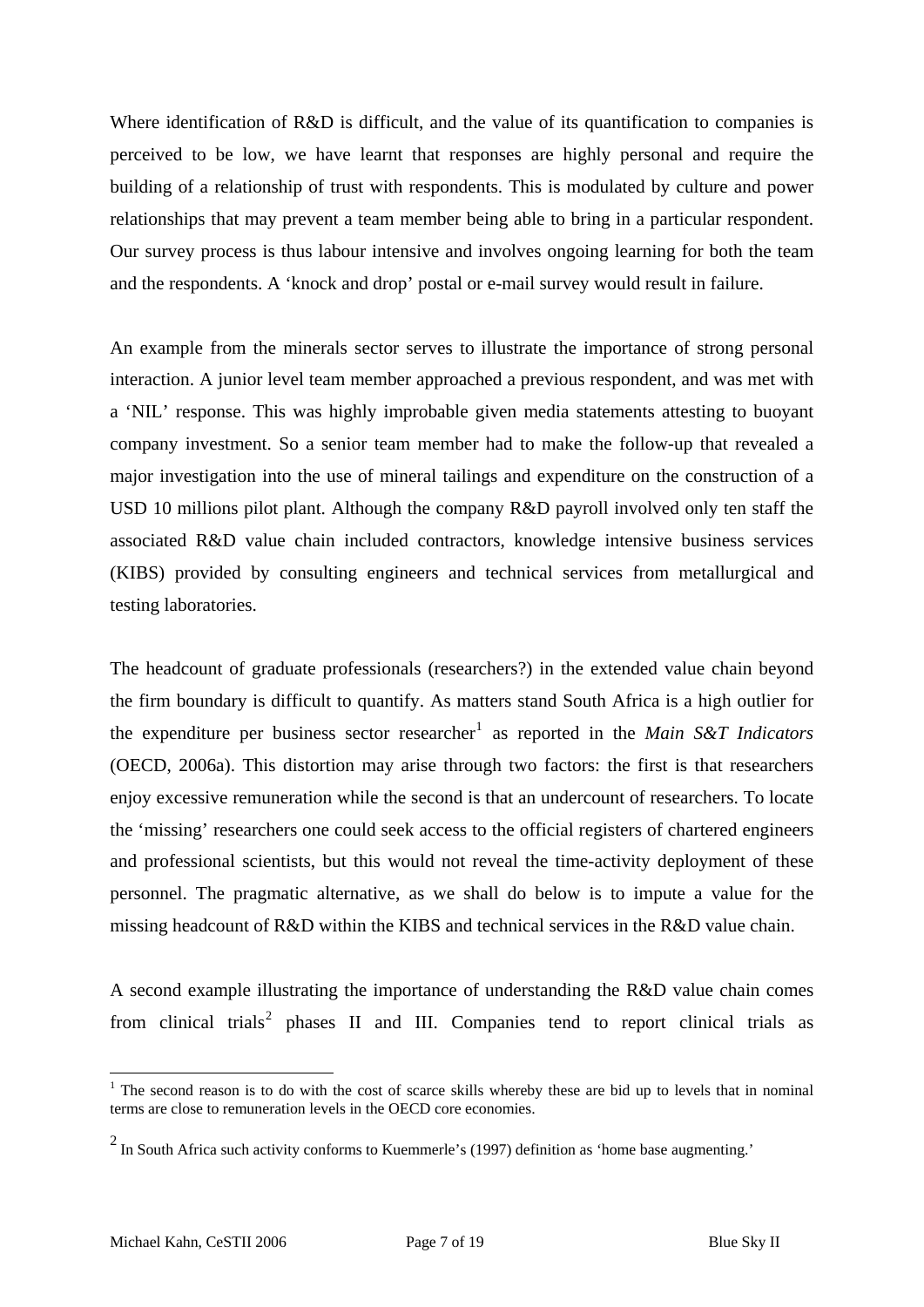'manufacturing activity.' In general this is incorrect as clinical trials should be located under 'Research and Development' that is a KIBS. In the case of contract research organizations (CROs) the services include field observation, pathology laboratory tests, and data processing. In these trials managers and principal investigators are in head office, with scores of individual sites under the local supervision of general practitioners and nurses. This comprises a large R&D value chain the cost of which is predominantly time and consumables. Capital expenditure is low and largely confined to data processing hardware. The undercount of researchers concerns general practitioners especially those who are not on the staff of a university or a research institute. It is impractical to estimate this missing headcount by referring to the state medical practitioner register.

We now direct attention to the area of services proper, those things that '... can be bought and sold, but cannot be dropped on your foot' (Miles, 2003). We shall consider what may count as R&D in services and how the elephants may be identified and captured. Miles (2003: 63) reminds us of the lack of attention that has been paid to technological change in the services sector, it being viewed as populated by 'innovative laggards' so that ' … few services were recognized as exceptions to this rule by the relatively few researchers who have examined the services economy.'

#### **4. The Shrew that didn't know it was an elephant**

To improve understanding of service sector R&D a project (Hounwanou, 2006) was commissioned prior to executing the 2005/06 R&D Survey. We considered sub-sectors covered in sections 50-59 of ISIC Rev. 3.1 and interviewed twenty leading banks, insurance companies, and retail and logistics companies. Our gentle badgering yielded eighteen structured interviews through which we sought information on R&D and inquired into technological learning and innovation activity.

The eighteen firms are their respective sector leaders with total revenue of USD 60 billions (median USD 2,5 billions) and a median number of employees of 21,000. In terms of size they are elephants. That might or might not be the case with respect to their R&D activity.

In all cases we found that the firms had some focal point for R&D or technology acquisition, frequently in the office of a technology manager or 'head of research' though only half had an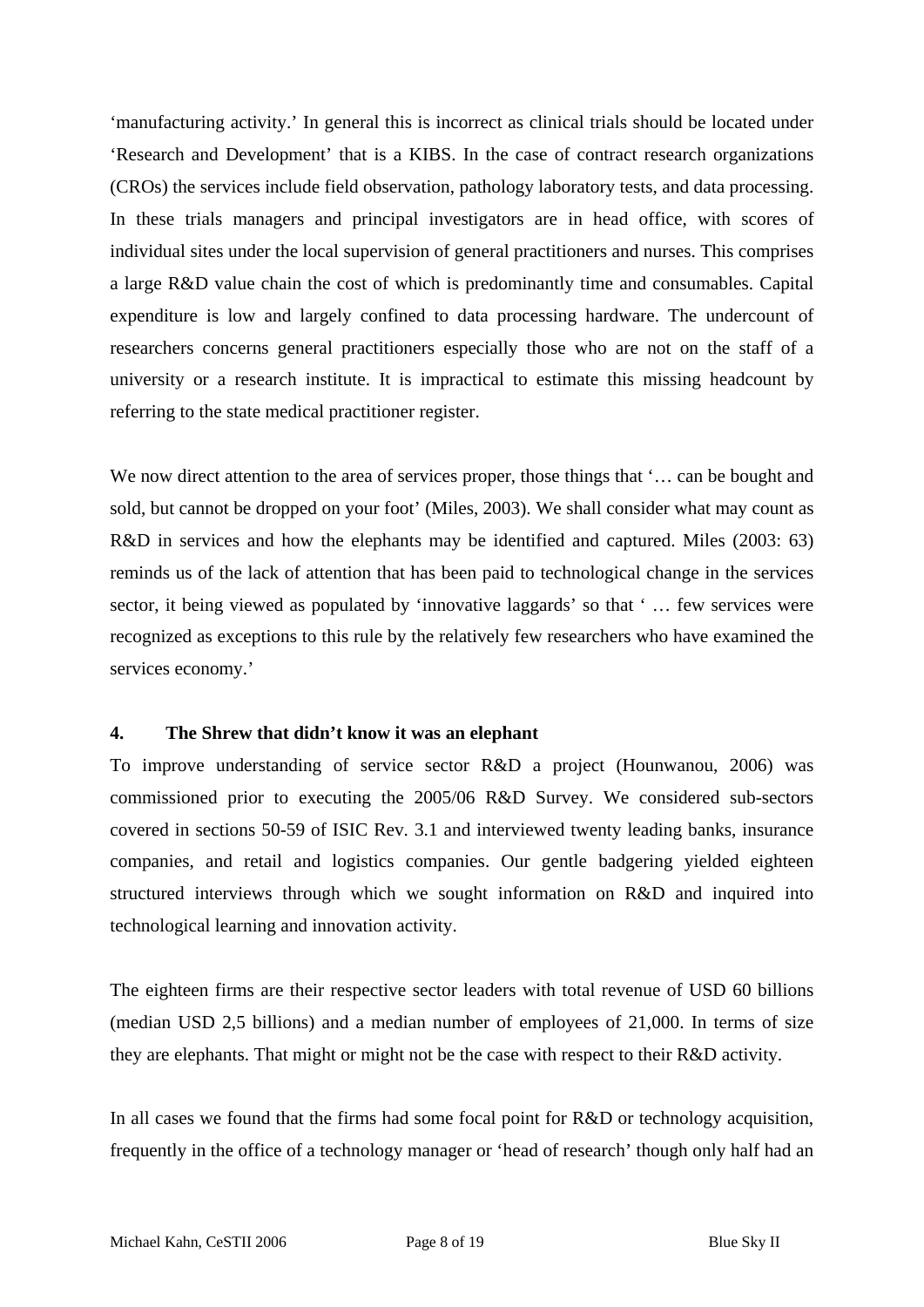R&D division. These divisions typically comprise a handful of individuals so that the question 'how much do you spend on R&D' would typically generate a response based upon the cost of this division in isolation and might be ¼ million USD. For a firm with revenue of USD 5 billions this looked improbable.

All respondents had difficulty understanding what might count as R&D. Even where they recognized that their company performed R&D the generally dispersed nature of RD effort across divisions created a second problem of how to estimate it.

A third difficulty is the ephemeral nature of R&D projects that might include external CROs, management consultants or software houses. So the extended R&D value chain appears again. It is compounded with the problem of the appropriation and cost sharing of jointly developed intellectual property that is often the case in application development.

None of the firms made direct reference to the involvement of higher education or government research institutes in such value chains. This was also found to be the case in the Norwegian OECD KISA study (Broch and Isaksen, 2006). The low importance accorded to higher education and government research institutes is confirmed in both South African innovation surveys (Oerlemans e.a. 2004 and CeSTII, 2006b). Instead there were claims that collaborative work occurred with foreign peers as well as foreign suppliers. These unstructured relationships constitute knowledge transfer that may be better described as 'connect and develop' (Dodgson, Gann and Salter, 2005: 47) than conventional 'R&D' activity.

All the companies operate extensive of in-house legacy computer systems alongside proprietary information systems. The expertise to develop the original legacy systems goes back to the sanctions era. Given the massive usage of information systems the interviews required sharp focus on the way that information technology is maintained and developed in the firms. So for example one interviewee had declared R&D expenditure of USD 0,5 millions to the 2004/05 survey. A few months later the company issued a press release announcing migration to a proprietary enterprise resource planning (ERP) system, since their 'previous three-year in-house investment of USD 40 millions had been unsuccessful.' So it was clear that the company had under reported to the survey and must have had considerable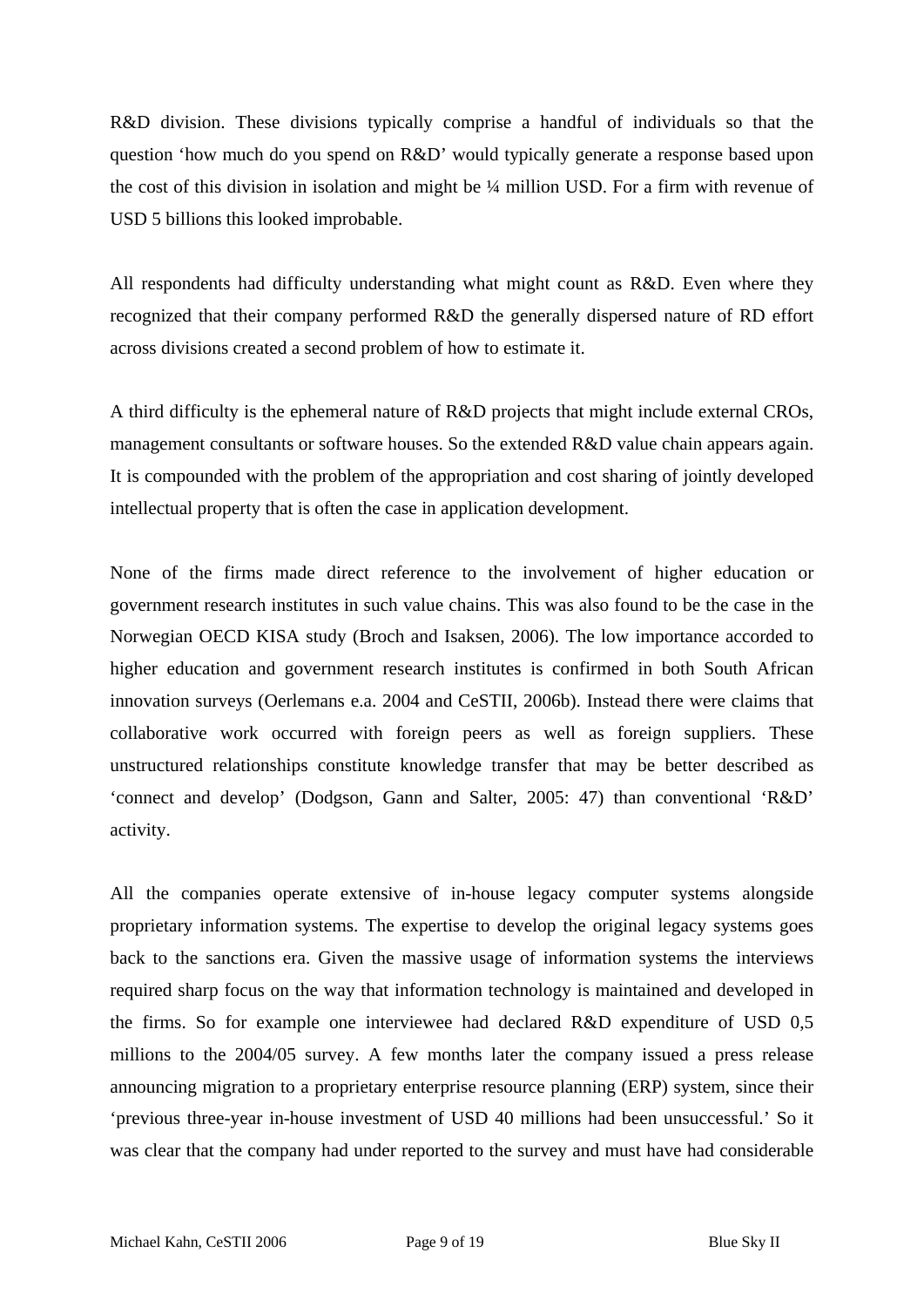systems development capability with expertise to engineer an equivalent to the ERP. So two questions arose: 'what had become of the system analysts and developers and what level of expenditure should have been recorded?' The answer to the first was– 'they are still with us. The ERP will only take care of certain aspects of our business. We shall continue to maintain and develop other legacy systems. These include forecasting software as well as customer profiling packages. In any case one cannot integrate something as complex as ERP without your own skilled people.' It turns out that the company employs fifty software engineers and another fifty technical staff. We agreed that the time split would be around two-thirds for R&D. The shrew turned out to be an elephant.

Last to be considered were the banking and insurance industries. These financial services show quite different customer interaction one to another. Banking involves frequent transactions; insurance by intent anticipates less frequent interaction. Both require extensive IT systems, and rely on careful risk analysis to manage debtor books and customer profiles. Actuarial services are paramount for both. The range of research activities that were reported span economics and management, customer behaviour, product development, pricing research, competitive intelligence, technology scanning, regulatory and tax compliance, system and software development. Hardware was generally sourced from the international market. The decision that the R&D or technology manager now faces is 'build or buy?' It is clear that capability to go either route exists. All of the large financial service companies host IT divisions that are a legacy of the previously closed economy. Staffs in these divisions hold a range of qualifications from a school-leaving certificate through to industry qualifications (Microsoft, Cisco etc.) or university degrees. The members of staff that manage the portfolios are typically chartered accountants often with an MBA.

In general the managers regarded their approach to innovation as being that of early adopters of technology. They often referred to 'looking at what our competitors are doing.' This is perhaps an understatement since many new financial products have been invented in this community. These include a range of ATM enhancements, Internet security and mobile phone banking. The banking industry as a whole has had to re-think its approach to risk, most notably in developing a banking model for those with very low incomes, the so-called 'Mzansi' clients. The banks and insurers also recognize the weight of history and sunk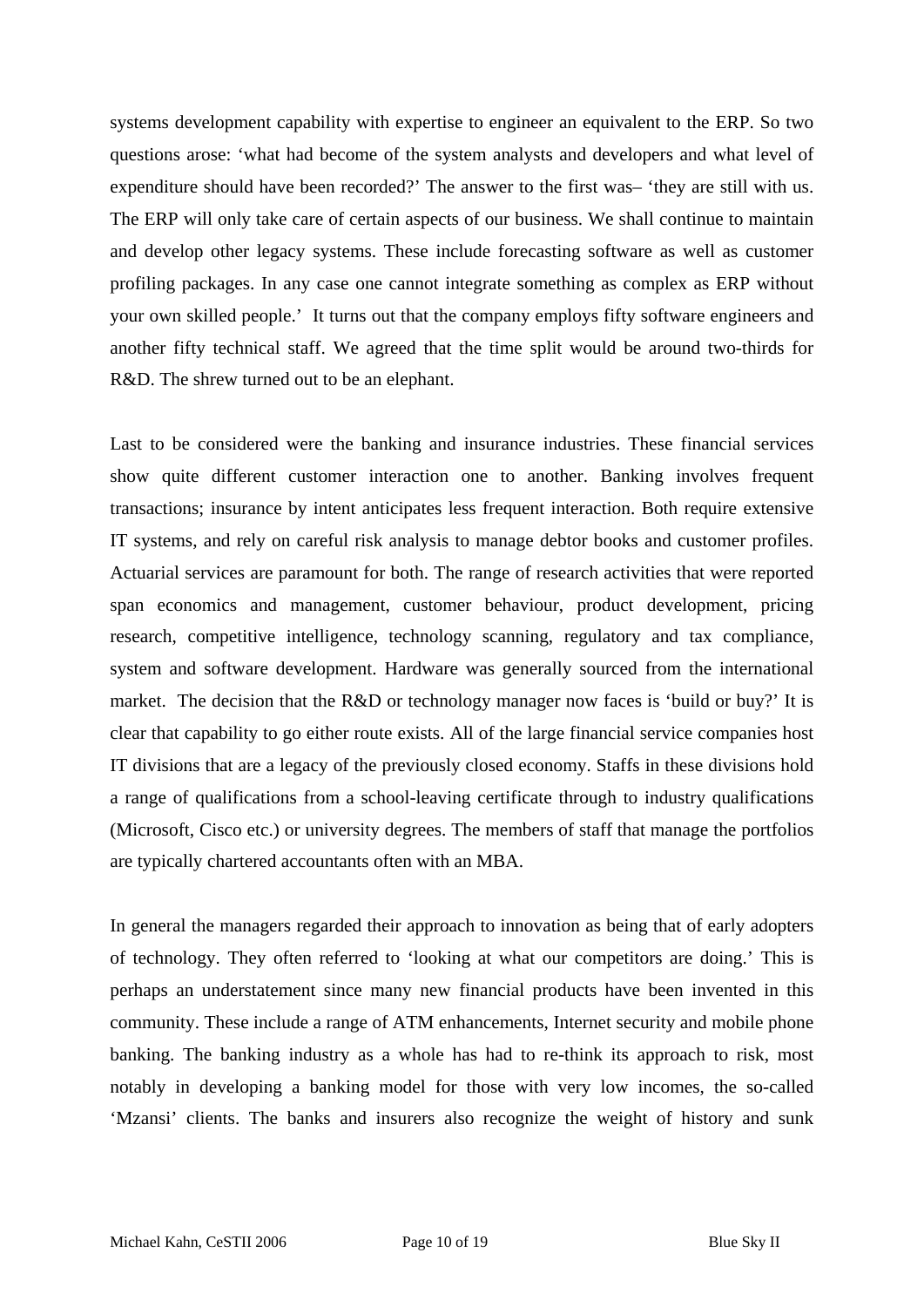investment in systems – '(upstart) X is more nimble than we are – they don't have a legacy to hold them back' was one ironic comment.

#### **5. Some common threads**

A sample of eighteen firms is small, but these had all been assessed to be potential elephants, so that their contribution to BERD and services expenditure on R&D (SERVERD) might be considerable. In the event this assumption turned out to be correct.

Commonalty across the firms was strong for certain attributes. The first concordance was the low awareness of what might count as R&D activity and the parallel failure to record the amount of effort attributable to it. Yet all showed considerable innovative ability so one might understand this as arising where innovation is a normal part of business and does not attract specific attention.

The second regards the low number of 'researchers' that hold doctoral degrees in these companies. The grand total for the firms in the sample was a dozen, leading one to conclude that doctoral degrees were the exception rather than the norm. Put differently, the availability of PhDs does not appear to be a precondition for the conduct or existence of R&D in the South African service sector. This is contrary to the Frascati view that the presence of a concentration of PhDs is an indicator of R&D capability. Since much of the R&D in the sample is in software and system development for which the PhD is clearly non-essential, the absence of PhDs makes sense.

None of the firms expressed concerns of a shortage of the requisite skills to maintain the R&D function. This suggests that supply from higher education is adequate, which may be counterintuitive given the widespread belief that a high-level skills shortage prevails in the country (Lunsche, 2006). This apparent contradiction may be explained as follows. While it is true that the production of school leavers with the requisite grades to enter tertiary level sciencebased careers is inadequate, a significant proportion of this elite stream opt to pursue studies in business science, accounting, economics and law, through which routes they find themselves in the business environment working in software, modeling or marketing roles. It appears that talent is finding its way to careers in sectors that exhibit high growth and personal opportunity. Traditional science and technology-based careers are unable to offer a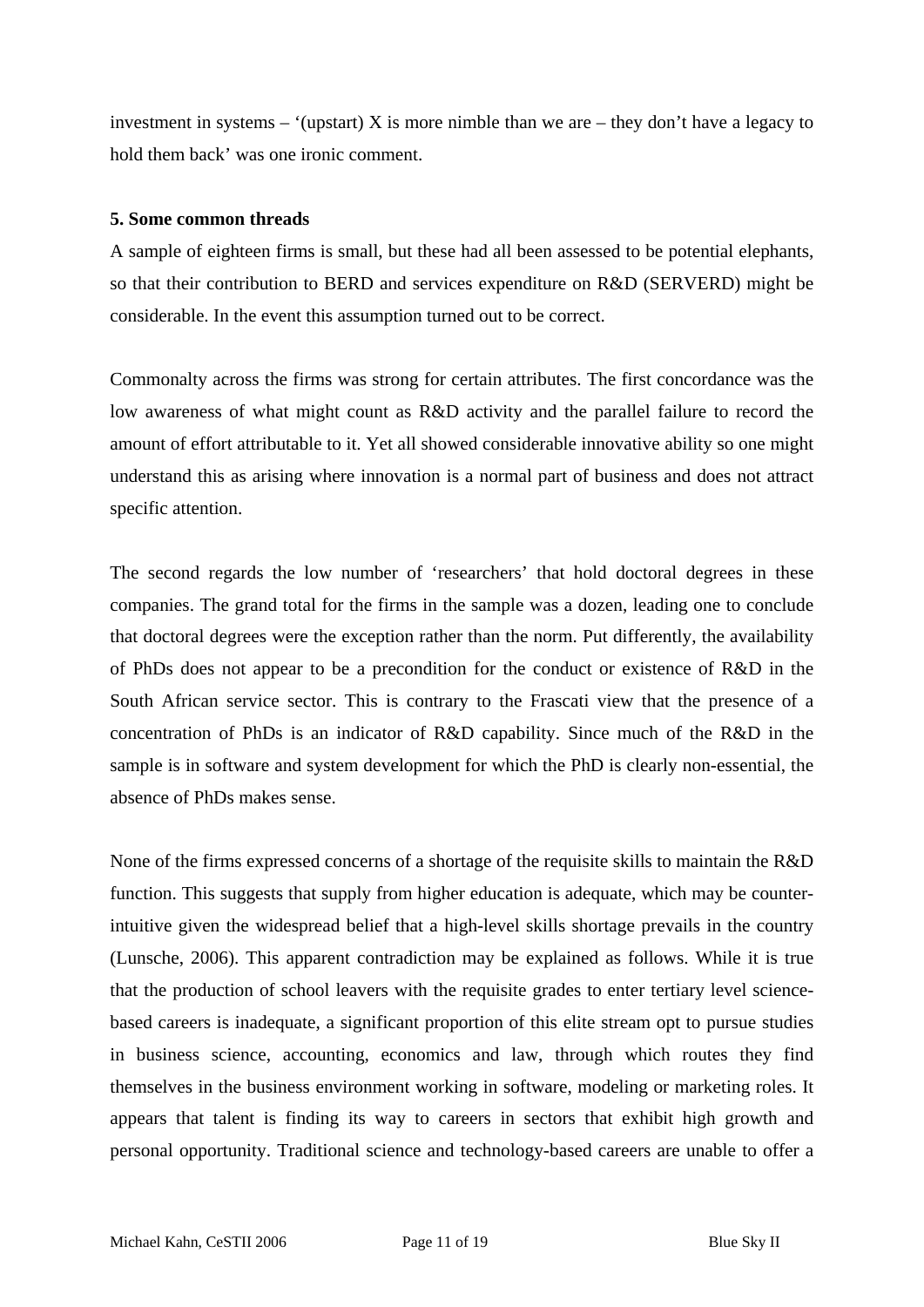strong enough pull to attract all the bright kids with star grades in mathematics and science. The static and even declining level of enrolments in science, engineering and technology streams reflects this new market reality. Accordingly it is less a matter of scarcity rather than a matter of re-allocation.

All the companies in the sample claimed to be undertaking software development of a complexity that qualifies as 'novel.' Indeed the discussion regarding the nature of their software development activities and what component thereof might be countable as R&D turns on this issue. We often put the question: 'would the loss of this intellectual property damage your company and would you therefore seek legal redress?' An answer in the affirmative helps the respondent to recognize the existence of the IP and then to decide how it was generated, what it cost and how much to attribute to R&D expenditure.

Another probe that we use to unpack management or marketing research is to ask whether the product of their work might be of a quality that in a university environment could lead to its publication in a peer-reviewed journal. An affirmative response would suggest that the work is countable as R&D.

Bar one short-term insurer the firms in the study have global footprints and earn significant income abroad. None of the firms appear to operate an R&D facility abroad so that their foreign activities amount to Kuemmerle's (1997) 'home base exploiting.'

We also sought to determine the source of technological learning for the firms. The first finding was that the firms ranked their own R&D division as the most important source of new ideas, followed by 'Management.' Given that half the firms do not have an R&D division *per se* and recognizing the seniority of the technology managers it is reasonable to combine these two groups as 'senior management.' The next most important source of technological learning was customers, followed by 'other staff.' What this suggests is a very strong emphasis on learning through one's own people, rather than from external sources. Next on the list are competitors, suppliers and public sources. Last come the government research institutes and universities. The absence of links with the former makes sense since their work is highly sector specific and far removed from the type of services the firms engage in. But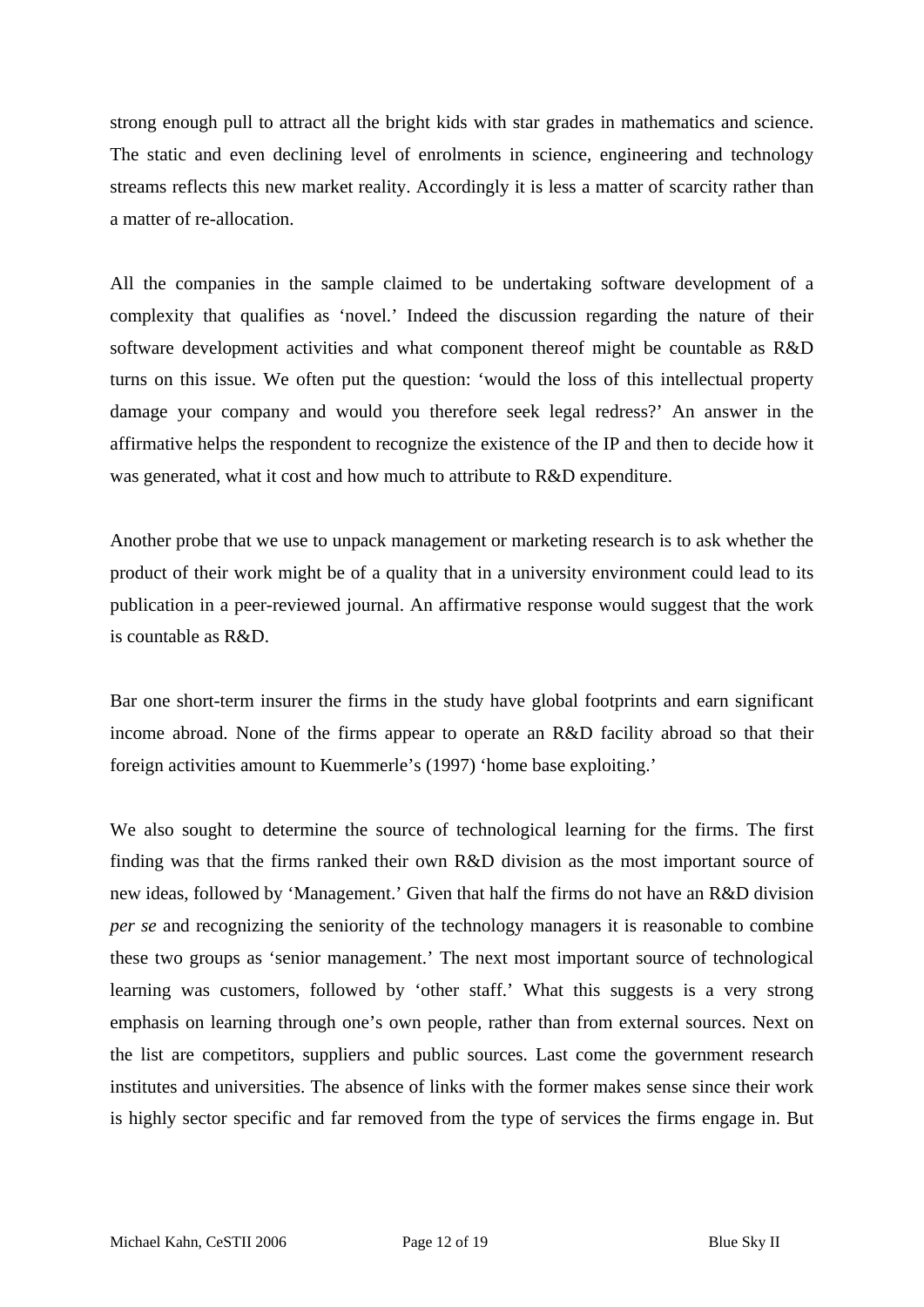low engagement with the universities is surprising given the high profile of business schools and computer science departments at the leading universities.

Another common feature is the existence of extended R&D value chains. These appear to be more KIBS than KISA since the role of the public sector was generally described as low. KIBS may be sourced from within (internally) or beyond the group (externally). We denote the expenditure on these services as  $K_i$  and  $K_e$  respectively. The ratio  $K_e$ :  $K_i$  indicates the extent to which firms source KIBS outside the company.

In the South African case where we know that the expenditure per researcher deviates considerably from the norm, we note the low number of researchers recorded, namely 1,6 per 1000 of the employed workforce (DST, 2006). One may obtain a rough estimate for the missing headcounts (N) responsible for the production of  $K_e$  by assigning say half of  $K_e$  to skilled labour costs and then dividing this by the average cost of the skilled labour. Careful judgement is needed as to the cases for which this adjustment should be made. This calculation could be performed for respondents where  $K_e$  exceeds the stated labour costs by more than 3:1. We expect shortly to re-analyze our most recent business sector returns to determine the usefulness of this estimation.

Regarding differences across the sub-sectors we found that the banks regarded their own managers as the most important source of technological learning. The two banks that regarded themselves as leading innovators had no R&D department, while the others that claimed to be first followers did.

Insurers on the other hand generally saw themselves as first followers and all had R&D departments. They thought their R&D personnel were most important as the source of technological learning. Retailers on the other hand assigned equal importance to management, R&D personnel, customers, competitors and suppliers.

Earlier we mentioned the R&D tax incentive that will come into force in October 2006. Only one of the more than fifty staff interviewed was aware of this. They expressed surprise at being informed and some indicated that '... well we shall now have to keep track of the expenditure, won't we?'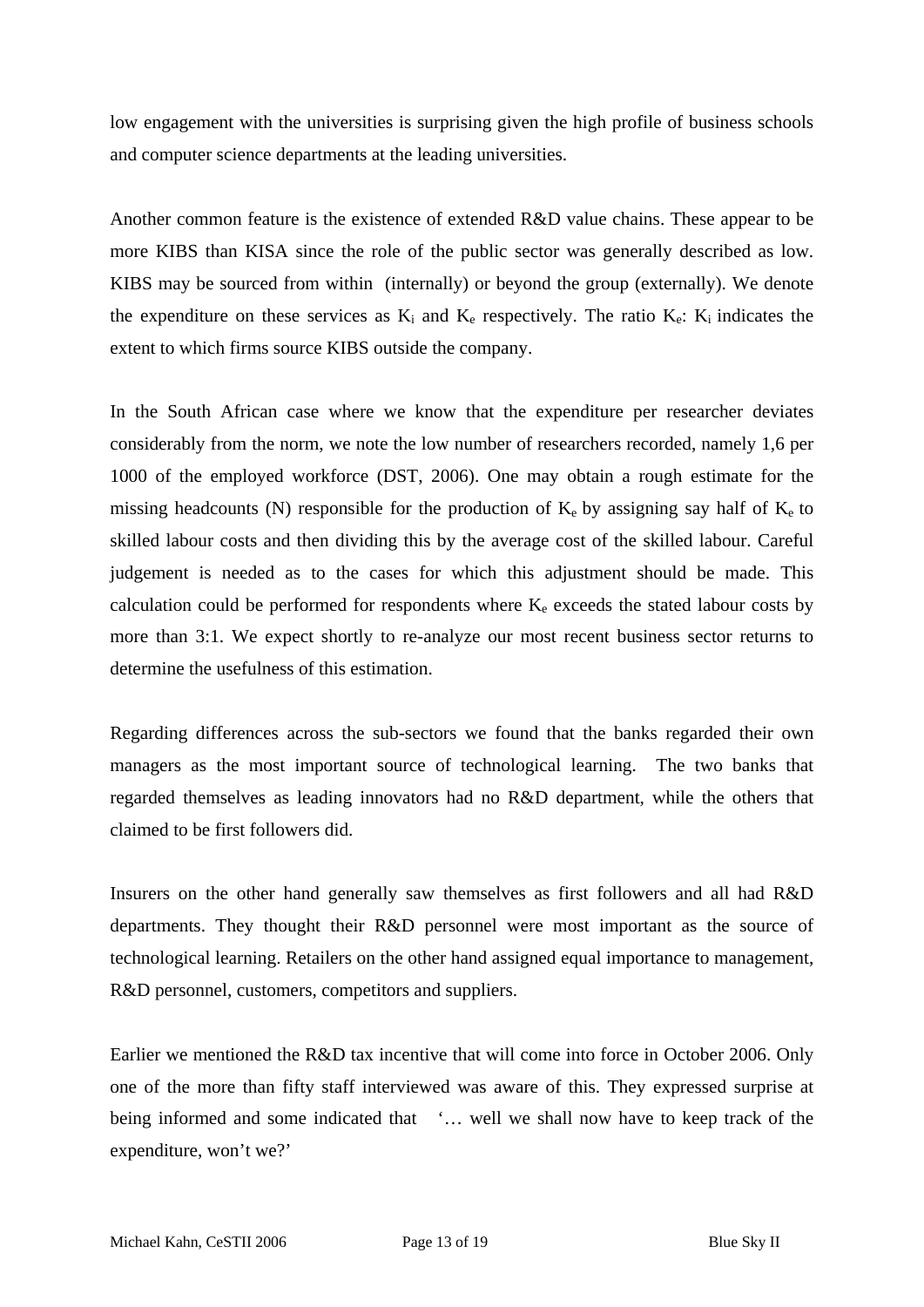One of the project aims was to generate imputation norms (Table 1) that could be used to make estimates for similar companies that did not participate in the survey. Banks regard interest income as their main source of revenue while for insurers the industry approach is to regard 'new premiums sold' as the source of revenue. We then generated reasonable norms of expenditure in relation to these different revenue definitions. One notes that the banks and retailers have quite similar ratios, which is in line with expectation given their heavy deployment of hardware at the 'point of sale' be this a supermarket till or an ATM. The difference in scale of expenditure between the banks and insurers also makes sense in that the IT function is much more intense for banking than insurance. In our R&D Survey work we had to this point already found that the 0.3% level for the banking industry was reasonable. On the other hand we had pegged the level for the insurers at 0.03% that turns out to have been a serious under-estimation.

#### **6. Pie is SERVERD**

Our study of the services sector developed a shared understanding of what counts as SERVERD. By so doing we reached agreement for each sub-sector on the definition of company revenue and generated norms its relationship to R&D expenditure. These norms are broadly similar to what had begun to emerge through the time series of R&D Surveys with the exception of insurance that we had pegged threefold lower.

The logistics firms were alone in claiming they did no R&D whatsoever. Given the massive dependence of logistics activity on IT, and the fact that at least one publicly traded logistics firm declares expenditure on 'system development' in its annual report, under-reporting is obvious.

We examined SERVERD against the historic context in which indigenous capability in software and systems developed under unique innovation pressure. The study confirms the central role of information technology in the services sector with the need for algorithm construction, programming, and/or reverse engineering of competitor software solutions. These require in-house skills both to conduct and manage R&D. So managing the shift to a proprietary ERP requires integration with company information systems as well as ensuring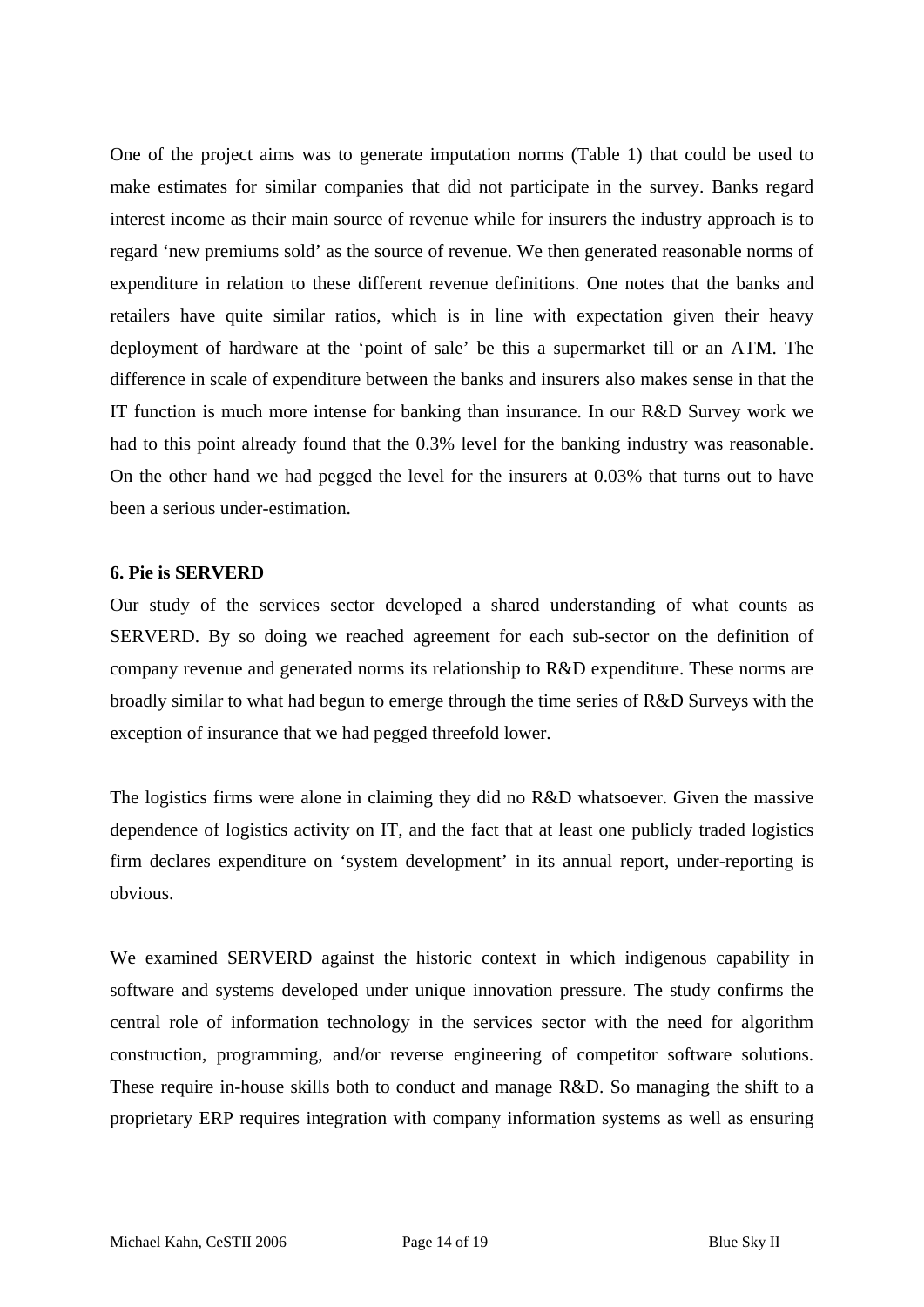one is not taken to the cleaners. R&D on IT comprises a large component of SERVERD, be it provided internally or externally.

While all the firms conduct some R&D in IT there are also strong differences in their R&D portfolios. Clothing retailers have different ways of introducing new product lines to those selling fast foods. The former spend considerable resources on modeling customer behaviour to get optimize stock levels. The latter operates a traditional product development facility with an R&D component.

The firms all performed countable R&D, but prior to being interviewed many did not recognize it as such. In general the bulk of their KISA was provided internally, which concurs with the findings of the OECD (2006b) study. Broadly speaking, South African services sector firms (including those in the study) have had less success abroad than South African resource exploiting firms. This says something about their history and the quite different organizational and trading environments that face an insurance company or retailer as opposed to a pulp mill, brewery or mine. Banks and retailers have so far made poor foreign acquisitions and it is tempting therefore to question their strategies for intellectual capital management of which R&D is such an important part.

The attribute that distinguishes the South African services sector from those in OECD and EU Member States concerns human resources. Firstly the absence of staff with doctoral degrees in the sampled firms belies the presence of considerable R&D. Second is the outlier status in country human resource data. We have argued that the outlier is a statistical artifact arising from the inability to count R&D in extended value chains. To this end we have provided a simple estimation method. The 'extended R&D value chain intensity'  $K_e$ :  $K_i$  might also become a useful indicator.

We have shown how SERVERD may be measured through direct engagement with respondents and how imputations may assist the quantification.

Following Arundel, Collechia and Wyckoff (2006) we conclude with consideration of the changing nature of innovation, and the way we understand and measure it. Innovation policy examines the relationship between innovation and wealth creation, and arguably with well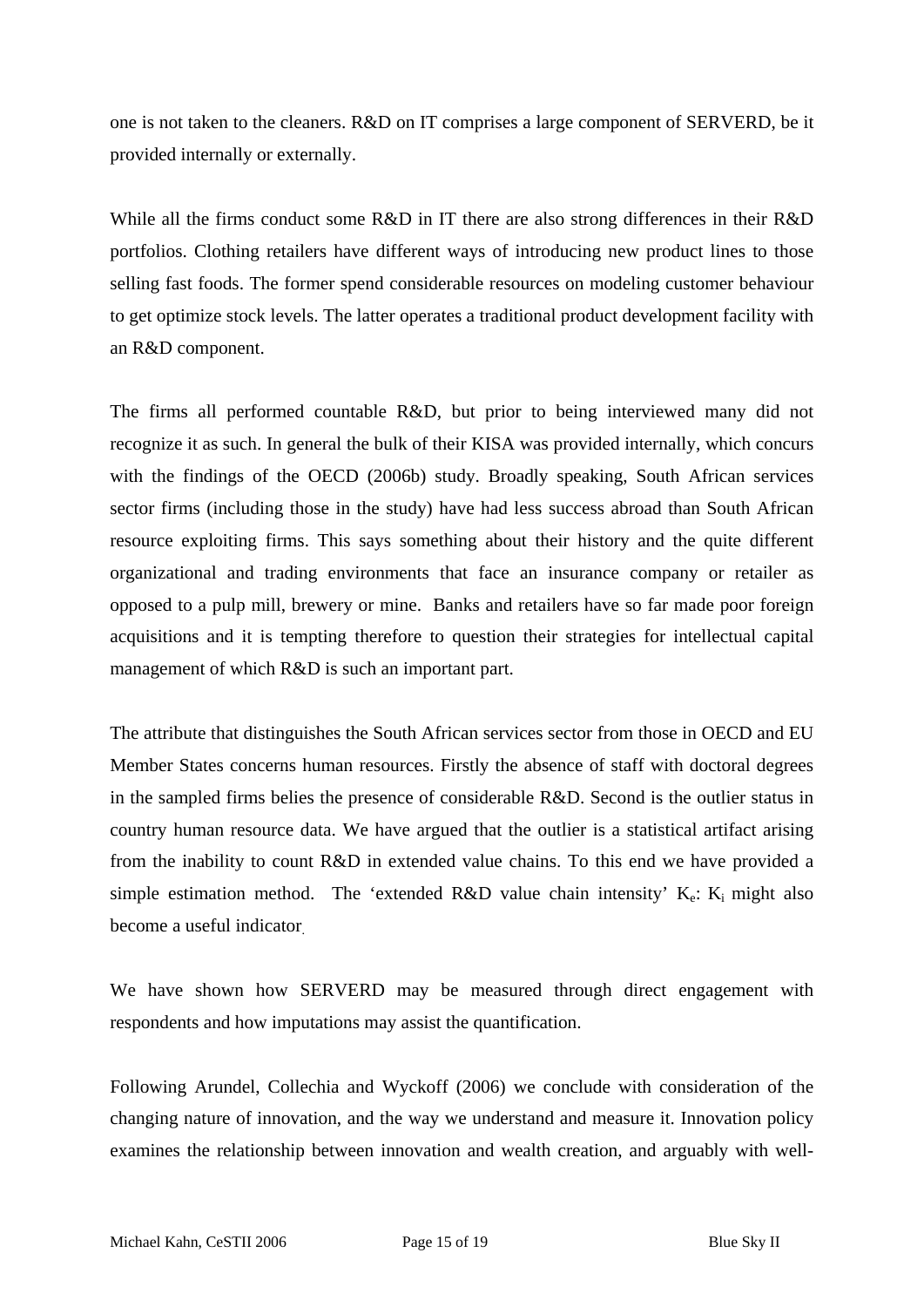being. The World Bank Investment Climate Survey (World Bank, 2005b) speaks to four factors that modulate investment decisions, namely security and stability, workers and labour markets, tax and regulation, and finance and infrastructure. These general factors explain decisions regarding where to invest i.e. locate facilities such as call centers, clinical trials and software development as in the well-documented case of India, and the unfolding case of South Africa. The financial and people aspects are partially covered in the Frascati approach. The other factors, the framework conditions, are not.

Each national system presents unique factors arising from the innovation pressure that 'constructed crises' (Kim, 1998; Kahn, 2006) may exert. For South Africa these now include the HIV/AIDS pandemic, safety and security, poverty reduction and economic inclusion. In the latter case 'black economic empowerment' is embodied in government regulations.

Surveys are subject to these same innovation pressures and have to adapt their measures to the requirements of policy. However our first innovation survey, as a learning experience studiously follows the CIS 4 framework. On the other hand our first R&D Survey, that for 2001/02 was venturesome. We included items designed to understand mobility as well as to capture a full demographic profile of the research personnel. This was necessary as there was and still is no other national database that can provide this information. We have since begun to experiment with items on R&D collaboration.

Despite legislation participation in the surveys relies on the goodwill of respondents so we must be sensitive to the problem of survey fatigue. Accordingly one tries to restrict the number of items and their complexity. This desire for lightness is tempered with the needs of policy. So we expect to develop indicators that measure innovation in the second economy, indigenous knowledge systems, technologies for poverty reduction, small and micro enterprises, and social delivery. Indicators that deal with the renewal of the workforce and inclusion are also likely to be required. Where one seeks impact indicators one might develop measures and indicators through 'future backward' scenario construction (Fahey and Randall, 1998).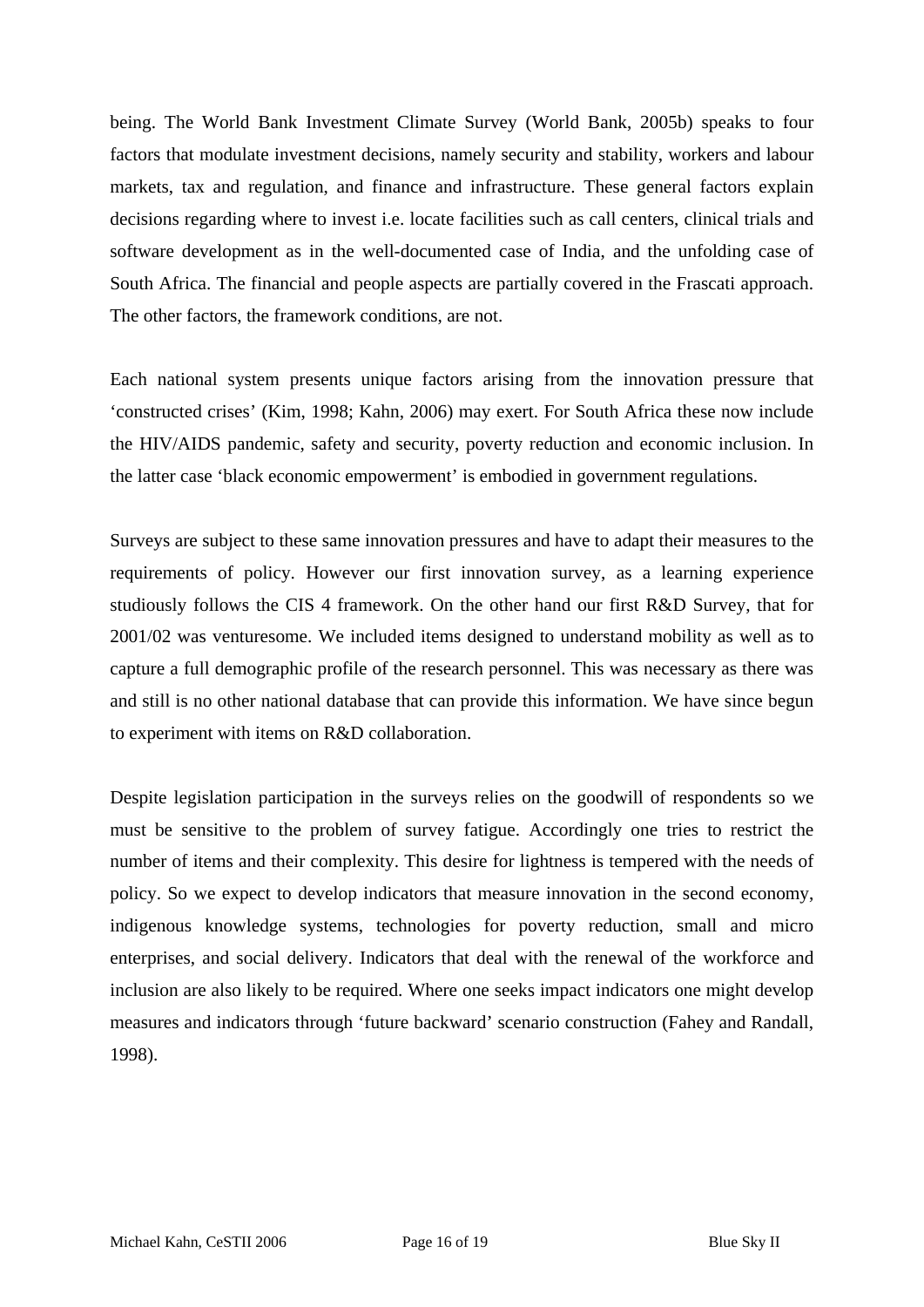Bearing in mind incomplete information systems, the cost of collection and survey fatigue, there is a strong case for the identification of proxy indicators that may substitute for direct survey method in emerging economies. This may be the substance of a future conference.

#### **References**

- Arundel, A, Colecchia, A, and Wyckoff, A. (2006) 'Rethinking science and technology indicators for innovation policy in the  $21<sup>st</sup>$  century' in Earl, 1 and Gault, F. (Eds.) *National Innovation, Indicators and Policy* Cheltenham: Edward Elgar
- Bernanke, B. (2006) 'Global Economic Integration: What's New and What's Not?' Federal Reserve Bank of Kansas City's Thirtieth Annual Economic Symposium, Jackson Hole, Wyoming
- Blankley, W. and Kahn, M.J. (2005) 'The History of Research and Experimental Development (R&D) measurement in South Africa and some current trends' *South African Journal of Science* Vol. 101 March/April p 151-156
- BMR (2005) *Measuring the Size of the Informal Economy in South Africa, 2004/05* Pretoria: UNISA Bureau of Market Research
- Broch, M. and Isaksen, A. (2006) *Knowledge Intensive Service Activities in the Norwegian Software Industry* Oslo: STEP Centre for Innovation Research
- CeSTII (2006b) *Report on the 2003/05 Innovation Survey* Cape Town: Centre for Science, Technology and Innovation Indicators (forthcoming)
- CeSTII (2006a) *Report on the 2004/05 Survey of Inputs to Research and Experimental Development*. Cape Town: Centre for Science, Technology and Innovation Indicators [www.hsrc.ac.za/RnDSurvey](http://www.hsrc.ac.za/RnDSurvey)
- DST (2006) *National Survey of Research and Experimental Development (R&D) (2004/05 Fiscal Year): High-level Key Results* Pretoria; Department of Science and Technology
- Dodgson, M., Gann, D. and Salter, A. (2005) *Think, Play, Do* Oxford: Oxford University Press
- Fahey, L. and Randall, R. M. (Eds.) (1998) *Learning from the Future: Competitive Foresight Scenarios* New York: John Wiley & Sons Inc.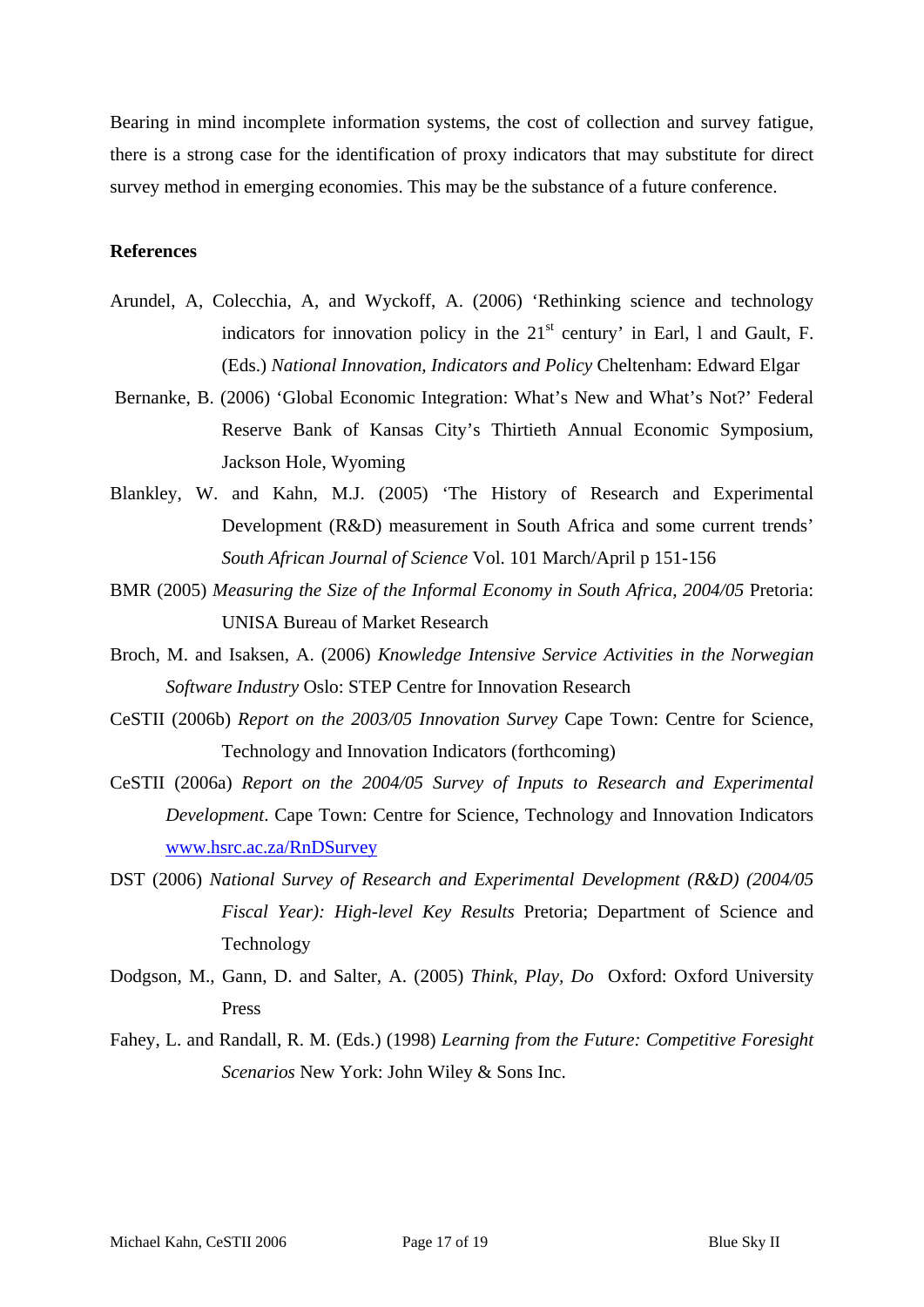- Fedderke, J.W., Henderson, S., Mariotti M., and Vaze, P., (2000) Changing Factor Market Conditions in South Africa: The labour market – A sectoral description of the period 1970-1997, *ERSA, Policy Paper No. 5, University of the Witwatersrand.*
- Friedman, T. (2005) *The World is Flat* London: Penguin Books
- Hounwanou, L. (2006) Unpublished report on a study into R&D in the South African services sector Cape Town: Centre for Science, Technology and Innovation Indicators
- Kahn, M. J (2006) 'The South African national system of innovation after Apartheid: from constructed crisis to constructed advantage?' *Science and Public Policy* Vol. 33 No. 2 p125-136
- Kaplan, D. (2000) 'Rethinking government support for business sector R&D in South Africa: the case for tax incentives.' University of Cape Town: Science and Technology Policy Research Centre
- Kim, L. (1998) 'Crisis construction and organization learning: capacity building is catching up at Hyundai Motor' *Organization Science* Vol. 9 No. 4
- Kuemmerle, W. (1997) 'Building effective R&D capabilities abroad' *Harvard Business Review* Vol. 75 No. 2 pp. 61-70
- Lunsche, S. (2006) 'Looking for high-level skills' *Financial* Mail, 2 February
- Miles, I. (2003) 'Services Innovation: Coming of Age in the Knowledge –Based Economy' in Dankbaar, B. (Ed.) *Innovation Management in the Knowledge* Economy London: Imperial College Press
- NRFE (2006) National Retail Federation Enterprises Top 250 Global retailers [www.nrf.com](http://www.nrf.com/)
- OECD (2003) *Proposed Standard Practice for Surveys of Research and Experimental Development, "Frascati Manual 2002."* Paris: Organization for Economic Cooperation and Development
- OECD (2006a) *Main Science and Technology Indicators 2006-1* Paris: Organisation for Economic Cooperation and Development
- OECD (2006b) *Innovation and Knowledge Intensive Service Activities* Paris: Organisation for Economic Cooperation and Development
- Oerlemans, L A G, Pretorius, M W, Buys, A J, and Rooks, G. (2004) *Industrial Innovation in South Africa* Pretoria: University of Pretoria
- Statistics SA (2005) Statistical Release P0441 *Gross Domestic Product Annual estimates: 1993 – 2004; Annual estimates per region: 1995 – 2004; Third quarter: 2005* 25 November 2005